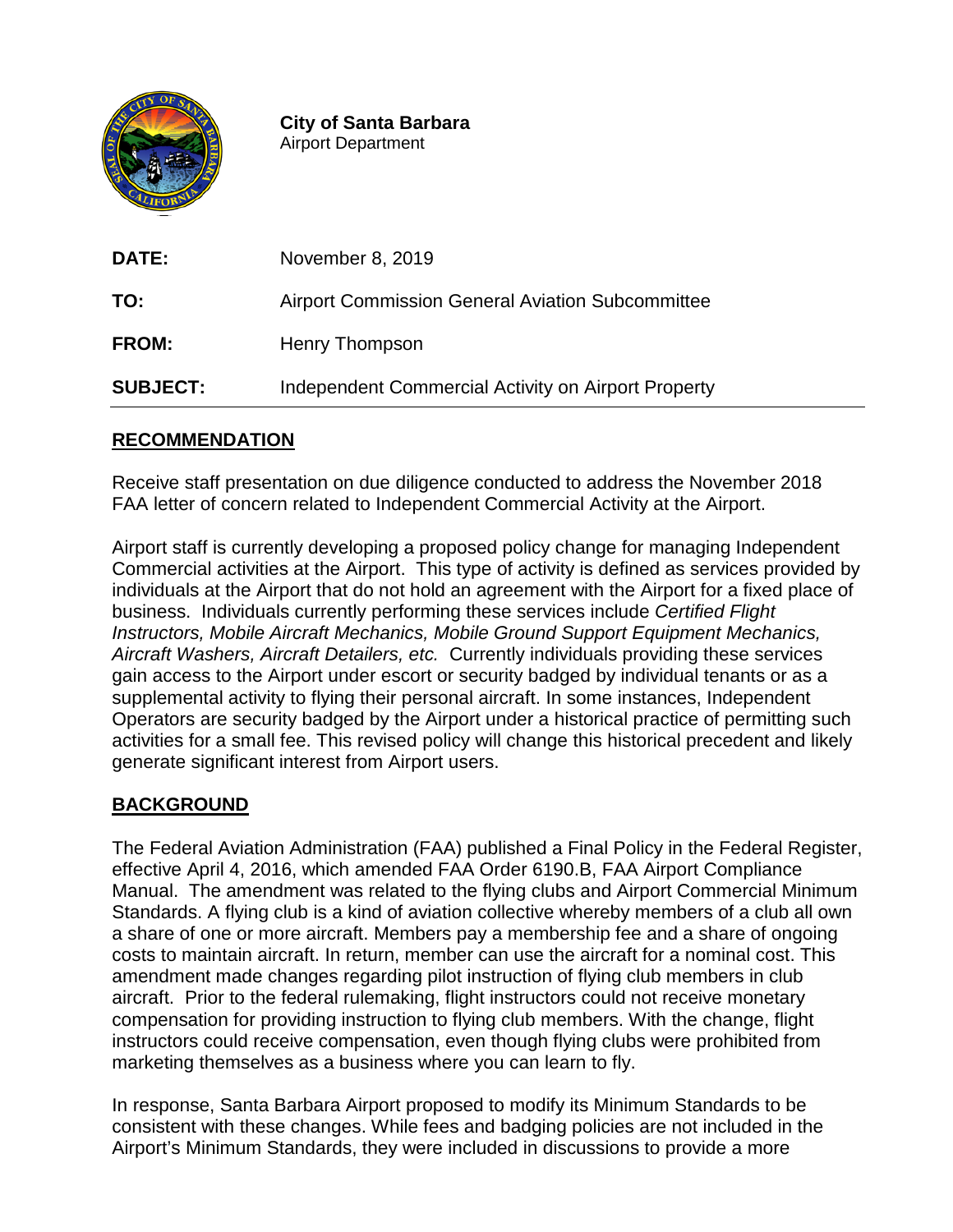Airport Commission General Aviation Subcommittee Independent Commercial Activity on Airport Property November 8, 2019 Page 2

complete picture of proposed changes affecting independent flight instructors at the Airport. Airport staff surveyed policies regarding independent flight instructors at other airports in California. That survey found that most similar sized airports did not allow independent flight instruction. Because of past practice at SBA, Airport staff recommended allowing continued independent flight instruction at an annual fee of \$2,400. The proposed fee was based on the small number of airports that did recognize independent flight instructors and charged a fee.

The Airport Commission General Aviation Subcommittee and Minimum Standards stakeholders met to review the FAA changes and proposed revisions to the Minimum Standards. Meetings were held on April 18, 2017, May 3, 2017, and September 13, 2017, where proposed changes were presented and discussed. Following the meetings Airport staff received a total of 32 written letters from interested parties. Based on comments and Commission input, especially related to the proposed \$2,400 annual fee's impact on part-time flight instructors, Airport staff proposed a \$200 annual fee for all independent flight instructors and independent aircraft detailers.

On November 20, 2017, the Airport Commission General Aviation Subcommittee recommended approval of the revised Minimum Standards to the Airport Commission. Airport Commission recommended approval of the Minimum Standards to City Council at its meeting on November 29, 2017. City Council adopted the revised Minimum Standards on December 12, 2017 (Resolution 17-115).

On November 20, 2018, Santa Barbara Airport received a letter from the FAA Airport Compliance Manager for the Western-Pacific Region. The letter stated the FAA had received a verbal complaint involving independent flight instruction at the Airport. The letter discussed AIP Grant Assurance 22, *Economic Nondiscrimination*, and suggests the Airport "review and revise [its] rules and standards to establish and maintain an equitable competitive environment in which tenant and non-tenant entities can do business without unfair advantage or unintended disadvantage." (See Attachment #1). Violation of grant assurances jeopardizes FAA Airport Improvement Program (AIP) grant funding.

The Complaint alleged that the recently implemented policy that addressed Independent Flight Instructors, Flight Schools and Flying Clubs was unfair and impacting the business of 'brick and mortar' flight schools. The FAA's analysis found that the Complaint had merit and that the Airport policy may have resulted in economic discrimination which is a violation of Airport grant assurances. The FAA has urged the Airport to address this issue before a Formal Complaint (Part 16) is filed which would likely result in a finding of noncompliance by SBA. Such a finding would result in a freeze on all grant funding until the matter is resolved.

Since receiving the November 20, 2018, letter from the FAA, Airport staff have met with representatives from the independent flight instructor community and flight schools regarding the issue, and for the past nine months staff has been working to develop a new proposed policy to address this FAA concern.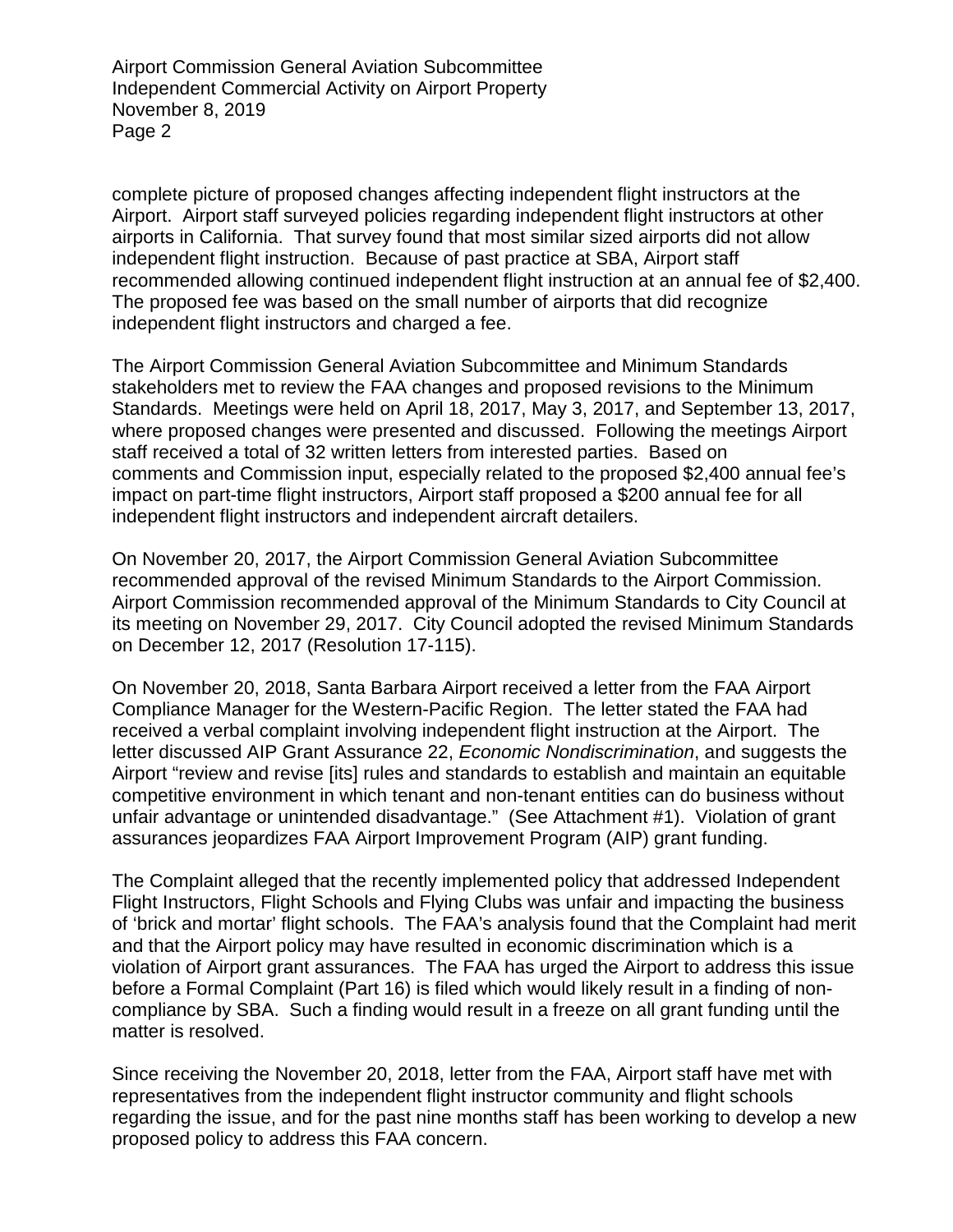Airport Commission General Aviation Subcommittee Independent Commercial Activity on Airport Property November 8, 2019 Page 3

Several potential approaches are being considered and vetted through FAA prior to staff making a final recommendation to the Airport Commission.

## **STATUS**

Airport staff has carefully examined the existing policy, the Complaint filed and the FAA letter resulting from the Complaint. In addition, surveys of other airports have been conducted and staff has consulted with the FAA on possible solutions.

### *Current Policy*

### *Flight Schools*

Today there are (2) 'brick and mortar' flight schools on the Airport that provide a host of services, including flight training and testing. These tenants hold lease agreements for space adjacent to the airfield that include appropriate insurance requirements and indemnification of the Airport. The fees they pay the Airport are based upon the size of the facility they are leasing.

### *Flying Clubs*

Federal rules also permit flying clubs to operate on the Airport provided a club meets the requirements for a non-profit organization and equal sharing of the costs to maintain club aircraft. The Airport does not currently charge any fees to the flying clubs, however, they do lease space to park aircraft. The policy that permits Certified Flight Instructors to provide instruction to flying club members is covered under a separate provision than provisions governing how independent flight instructors may engage in for-profit commercial activities on the Airport.

#### *Independent Flight Instructors*

Independent Flight Instructors conduct initial and recurring flight training for pilots for a fee. Such instructors are *only* permitted to provide instruction in the student's aircraft where that pilot's Aircraft Liability Insurance is applicable. The Airport has historically bound Independent Flight Instructors to a Commercial Activity Operating Permit, charged an annual fee of \$200.00 and required a Business License for the privilege to conduct business. The Airport has not required specific hold harmless agreements or required other forms of insurance to protect the City. In all likelihood, the number Certified Flight Instructors providing instruction with or without compensation absent an Airport permit is significant, even though there are very few who conduct instruction as their primary source of income.

#### *Other Independent Commercial Service Providers*

Currently, there is no oversight or enforcement of other types of Independent Commercial Service providers. Most commonly, a service provider may access the Airport as badged by an FBO, and may also lease space from an FBO while providing services airport-wide. There may be other completely unregulated service providers accessing the Airport to